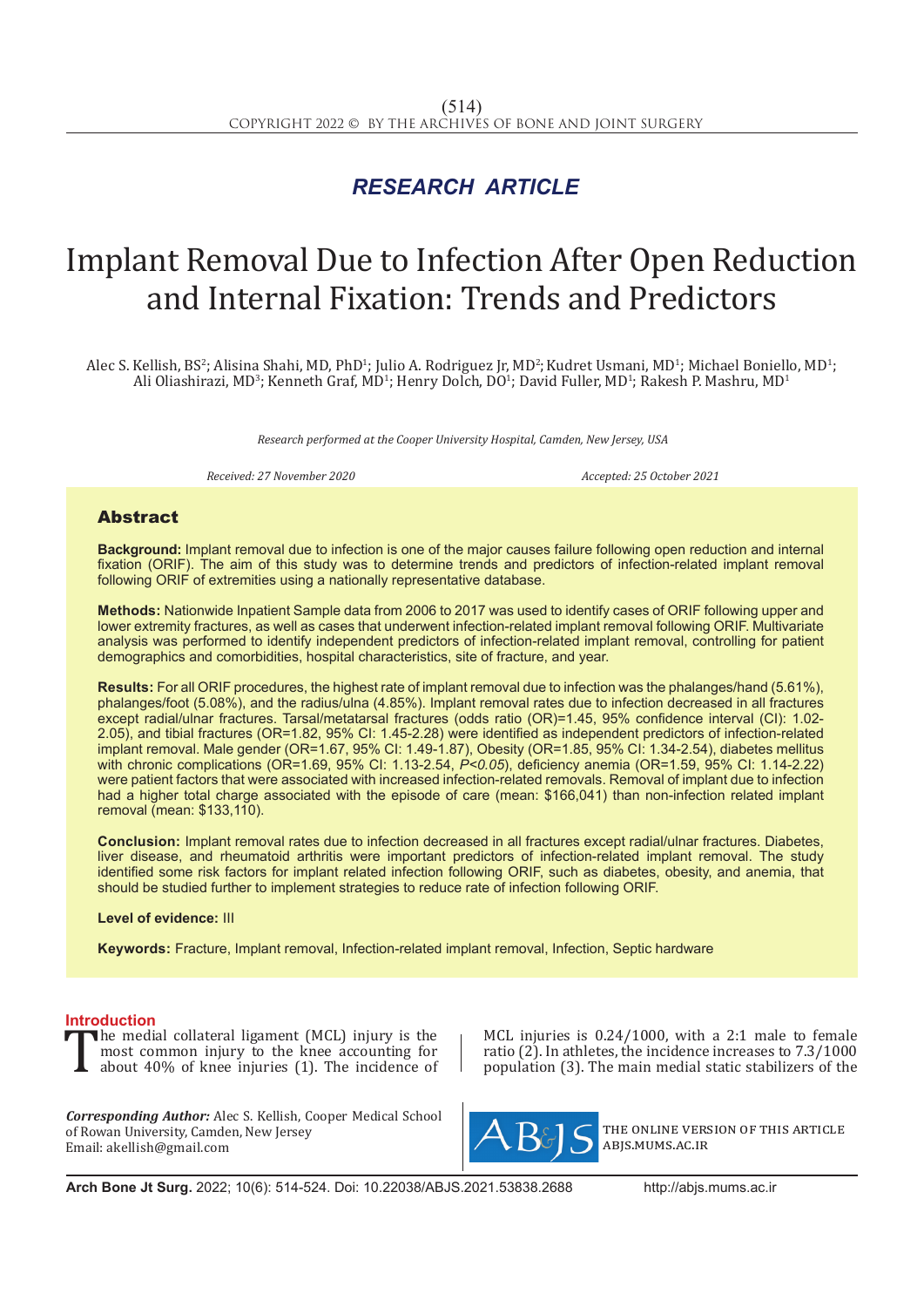knee are the superficial MCL, deep MCL, and posterior oblique ligament (POL) (4).

The MCL lies in the second layer in the medial aspect of the knee, the femoral attachment lies 1-mm proximal and 37 mm posterior to the medial femoral epicondyle, the distal bony attachment is located just anterior to the posteromedial crest of the tibia 42–71 mm from the tibial joint line, and the superficial MCL is the main medial static stabilizer of the knee all over the range of motion (4-6).

The deep MCL is a thickening of the joint capsule. It consists of two distinct components: the meniscofemoral ligament is distal and deep to the femoral attachment of the superficial MCL approximately 6-mm distal and 5-mm posterior to the medial epicondyle; the meniscotibial portion, which is shorter and thicker, attaches just distal to the edge of the articular surface of the medial tibial plateau (5,6).

The femoral attachment of the POL extends from the posterosuperior aspect of superficial attachment of MCL to the gastrocnemius tubercle and is divided into three components, superficial, capsular, and most importantly, the central arm (5-7). The central arm arises from the main tendon of the semimembranosus, directly attached to the posterior joint capsule and posterior meniscus, and blends its attachment on the tibia 5-mm below the tibial plateau (5,8). The POL is a valgus stabilizer when the knee is extended and has a role in maintaining rotational stability of the knee, especially in PCL-deficient knees (9).

The incidence of concomitant ligamentous injury with grade 3 MCL injury is about 80%, most of which are associated with anterior cruciate ligament (ACL) injury (10,11).

MCL is known for its good healing potential rather than intracapsular ligaments, so nonoperative treatment is the rule for treatment of MCL injuries in grades 1 and 2 and selected cases of grade  $\tilde{3}$  injuries (12, 13). Failed nonoperative treatment in grade 3 injuries leads to deterioration in knee function and subsequent osteoarthritis in 63% of cases after 10 years (14).

Several techniques have been described for MCL reconstruction however, no evidence supports one technique over the others (15).

This study aims to describe the minimally invasive reconstruction of the MCL of the knee and to evaluate the functional outcome and medial joint space opening 18 months postoperatively.

### **Materials and Methods**

#### *Data Source*

We analyzed data from the Nationwide Inpatient Sample (NIS) from 2006 to 2017 to determine the trend and predicting factors of implant removal due to infection after ORIF. The NIS was chosen because it is the largest longitudinal national database in the United States, capturing 20% of hospitalizations annually. The database contains demographic, medical, and financial information associated with each episode of care from 1,051 hospitals across 15 states, and is maintained by the Healthcare Cost and Utilization project and the Agency for Healthcare Research and Quality(15,16). US population data was obtained from the census.gov

website for each year (2006-2017)(17). This study was exempt from institutional board approval as all data was retrieved from the NIS.

*Patient Selection*

The NIS was queried from 2006 to 2017 for patients undergoing ORIF or implant removal each year using a method described by Lovald et al(1,18). Patients were identified via the Ninth Revision of the International Classification of Diseases (ICD-9 codes) for ORIF (79.8x) of the following humeral, radial/ulnar, carpal/ metacarpal, femoral, tibial/fibula, tarsal/metatarsal fractures(19). Patients who underwent implant removal (78.6x) and those who developed infection following implant implantation (996.66 and 996.67) were identified as well. A total of 924,506 patients underwent ORIF, and 41,071 patients underwent remove of implant during the study period.

Data collection included demographic information (Age, gender, race), and medical comorbidities. Hospital factors including hospital size (small, medium, or large), type (academic urban, private urban, or rural), and financial data (length of stay, and hospital charges) were also collected. Lastly information regarding the implant, including indication for removal (aseptic or septic (ICD-9 code 996.66 and 996.67)), and location of implant were collected. In regards to the medical comorbidities collected, the conditions included in the Charlson Comorbidity Index (CCI) and the Elixhauser Comorbidity Measure (ECM), due to proven validity and common use in evaluating the NIS, and were identified using the ICD-9CM codes( $20-22$ ). The conditions included in these two indices are: age, alcohol abuse, drug abuse, liver disease (mild or severe), rheumatological conditions, peripheral vascular disease, chronic pulmonary disease, blood loss anemia, iron deficiency anemia, HIV/AIDS, solid organ tumor, lymphoma, metastatic disease, diabetes (uncomplicated or complicated), hemiplegia/paraplegia, and myocardial infarction.

#### *Outcome Variables*

The primary outcome measure of this study was impact of infection on implant removal following ORIF from 2006 to 2017. Additional secondary outcomes of this study were to identify independent predictors of implant removal due to infection, and the impact infection on the length of stay (LOS) and hospital charges in comparison with aseptic removal of implants.

#### *Statistical Analysis*

The impact of infection on implant removal on the LOS and hospital charges in comparison to aseptic implant removal was determined using Wilcoxon Rank-Sum Test. The rate of ORIF each year was determined using the NIS and census data. Similarly, the rate of aseptic implant removal and implant removal due to infection each year was determined using the NIS data and the census data to calculate rate per 100,000 of the national population. The removal of implant was further stratified by dividing the number of implant removals in a region of the body by the total number of ORIF procedures performed on that region each year.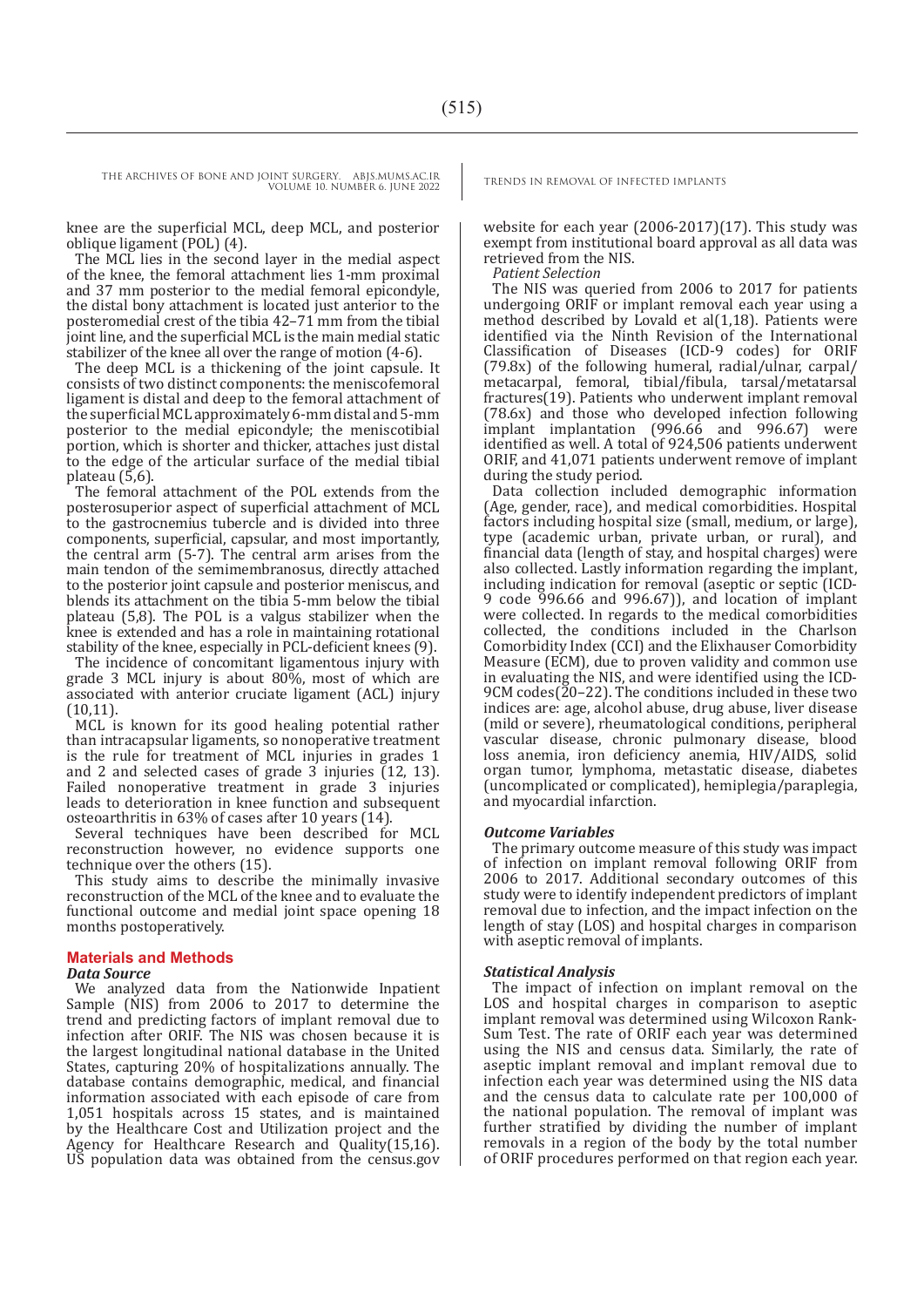The removal of implant due to infection was further stratified by dividing the number of implant removals due to infection in a region of the body by the total number of implant removal procedures performed on that region each year.

Logistic regression analysis was performed, controlling for age, gender, ethnicity, medical comorbidities, hospital type and size, and fracture location to identify independent predictors of implant removal due to infection. Logistic regression was used to estimate the contribution of patient and hospital factors to the probability that a patient visit was for the removal of implant. The regressions included interaction terms between calendar year and site of implant/removal so that statistical comparisons could be made between different bones and the femur (used as reference due to its relatively high rate of fracture).

In order to estimate the incidence on a national population scale, the US population data was obtained from the census.gov, and used in conjunction with the population weight estimates provided by the NIS in order to generate national estimates of the outcomes. The hospital charged were adjusted to 2017 dollars using the inflation calculator provided by the US Bureau of Labor Statistics (23). We used R 2.15.1 (R Foundation for Statistical Computing, Vienna, Austria) for all analyses and the 'rms'package within R for the logistic regression. In all analyses, p-values less than 0.05 were statistically significant.

#### **Results**

#### *ORIF Procedures*

The rate of ORIF procedures were determined through using the NIS database from 2006 to 2017. During the 11 year study period, the overall rate of ORIF decreased from  $28.4$  to  $17.3$  per  $100,000$  (38.9%) [Table 1 and Figure 1]. This decrease was seen in the humerus (2.2 to 1.1 per 100,000, 50.2%), femur (10.6 to 5.8 per 100,000, 45.2%), phalanges/hand (0.43 to 0.24 per 100,000, 44.1%), and tibia/fibula (9.7 to 5.7 per 100,000, 41.3%). The most common location for ORIF was the femur (36.2%), followed by the tibia/fibula (34.0%), and radius/ulna (11.2%).

#### *Trends in Implant Removal*

The rate of implant removal across the study period decreased from 1.02 to 0.60 per 100,000 (41.7%). The greatest decrease was seen in the phalanges/foot (-81.6%), humerus (-68.4%), and phalanges/hands (-63.3%) [Figure 2]. The highest rate of implant removal for any reason was removal from the radius/ulna  $(21.0\%)$ , followed by the hands/phalanges  $(16.5\%)$  and carpal/metacarpal (13.5%).

#### *Trends in Infection-Related Implant Removal*

The rate of infection-related implant removal across the study period decreased from 0.039 to 0.025 per 100,000 (41.7%). The greatest decrease was seen in the humerus (-84.7%), tibia/fibula (-63.0%), and tarsal/

| Table 1. Predictors of Implant removal due to infection |                   |                    |                    |         |
|---------------------------------------------------------|-------------------|--------------------|--------------------|---------|
| <b>Predictors of Implant Removal</b>                    | <b>Odds Ratio</b> | 95% CI Lower Limit | 95% CI Upper Limit | P-Value |
| Blood loss anemia                                       | 2.94              | 1.32               | 6.56               | < 0.001 |
| Hospital Type - Urban Non-Teaching                      | 2.63              | 2.22               | 3.12               | < .0001 |
| Psychoses                                               | 2.43              | 1.44               | 4.13               | < 0.001 |
| Obesity                                                 | 1.85              | 1.34               | 2.54               | < 0.001 |
| Fracture Location - Tibia/Fibula                        | 1.82              | 1.45               | 2.28               | < .0001 |
| Fracture Location - Unspecified                         | 1.72              | 1.25               | 2.36               | < 0.001 |
| Diabetes with chronic complications                     | 1.69              | 1.13               | 2.54               | < 0.05  |
| Sex - Male                                              | 1.67              | 1.49               | 1.87               | < .0001 |
| Age (51-60)                                             | 1.67              | 1.46               | 1.90               | < .0001 |
| Deficiency anemias                                      | 1.59              | 1.14               | 2.22               | < 0.01  |
| Depression                                              | 1.52              | 1.07               | 2.15               | < 0.05  |
| Age (41-50)                                             | 1.50              | 1.29               | 1.75               | < .0001 |
| Fracture Location -Tarsal/Metatarsal                    | 1.45              | 1.02               | 2.05               | < 0.05  |
| Hospital Size - Small                                   | 1.36              | 1.20               | 1.55               | < .0001 |
| Length of Stay                                          | 1.03              | 1.03               | 1.03               | < .0001 |
| Age (<41)                                               | 0.85              | 0.74               | 0.97               | < 0.05  |
| Hospital Size - Medium                                  | 0.84              | 0.72               | 0.98               | < 0.05  |
| Age $( > 70)$                                           | 0.42              | 0.36               | 0.48               | < .0001 |
| Hospital Type - Urban Teaching                          | 0.39              | 0.29               | 0.53               | < .0001 |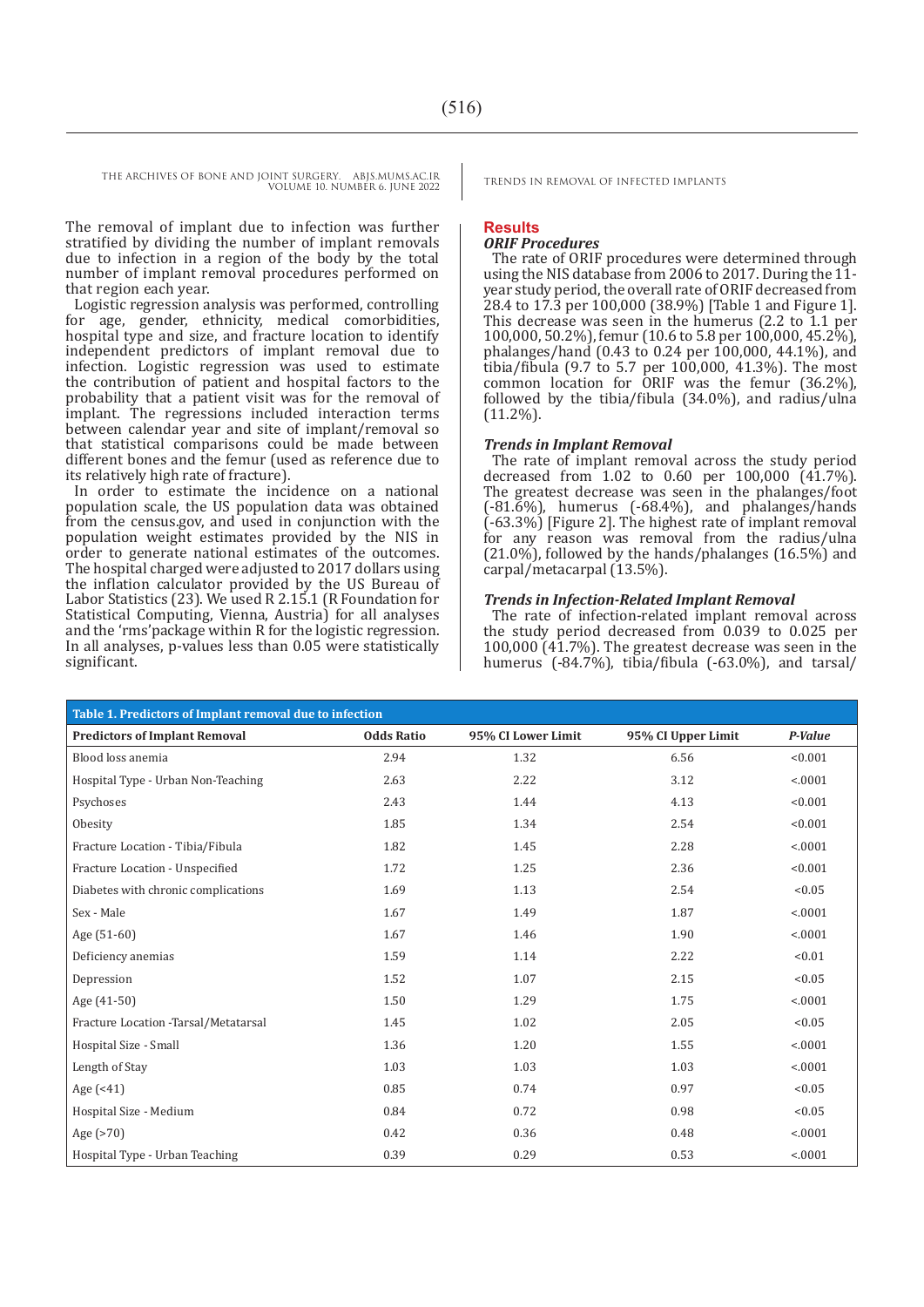

metatarsal (-44.9%) [Figure 3]. There was an increase in the rate of infection-related implant for the radius/ulna (41.9%, 0.0037 to 0.0052). The highest rate of implant

removal due to infection was the phalanges/hand  $(5.61\%)$ , phalanges/foot  $(5.08\%)$ , and the radius/ulna (4.85%) [Figure 4]. The most common implant location



**Figure 2. Trend in Implant removal by body region.**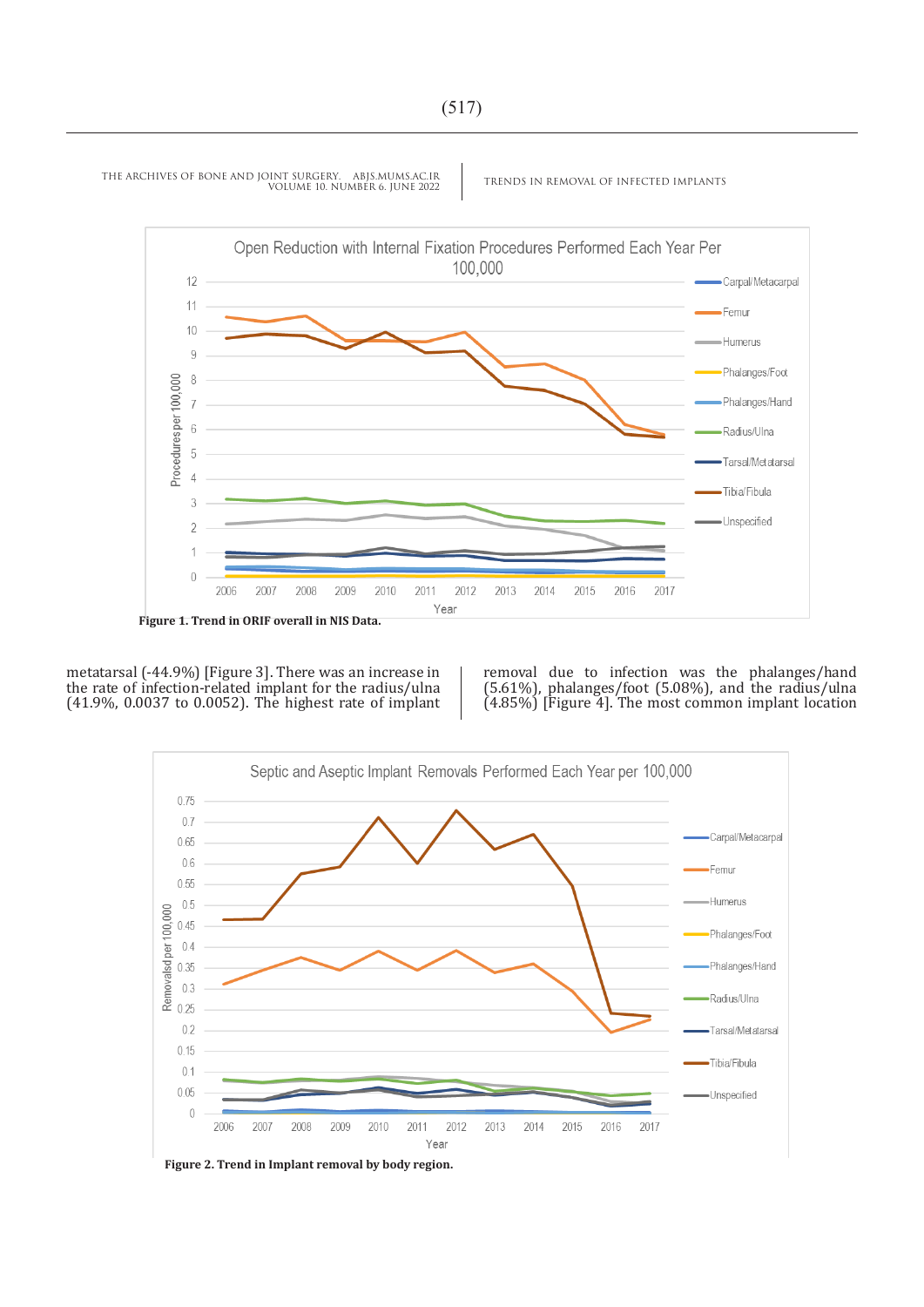

associated with infection-related implant removal was the phalanges/hand (22.0%) and carpal/metacarpal  $(22.0\%)$ , followed by the humerus  $(11.0\%)$ .

#### *Predictors of Infection-Related Implant Removals*

Logistic regression analysis was performed to identify independent predictors of implant removal due to infection [Figure 5]. In terms of body region, tarsal/

metatarsal fractures (odds ratio (OR)=1.45, 95% confidence interval (CI): 1.02-2.05, *P<0.05*), and tibial fractures (OR=1.82, 95% CI: 1.45-2.28, *P<0.001*) were identified as independent predictors of infection-related implant removal. Medical comorbidities determined to be significant predictors included obesity (OR=1.85, 95%) CI: 1.34-2.54, *P<0.001*), diabetes mellitus with chronic complications (OR=1.69, 95% CI: 1.13-2.54, *P<0.05*),



**Figure 4. Implant Removals due to Infection.**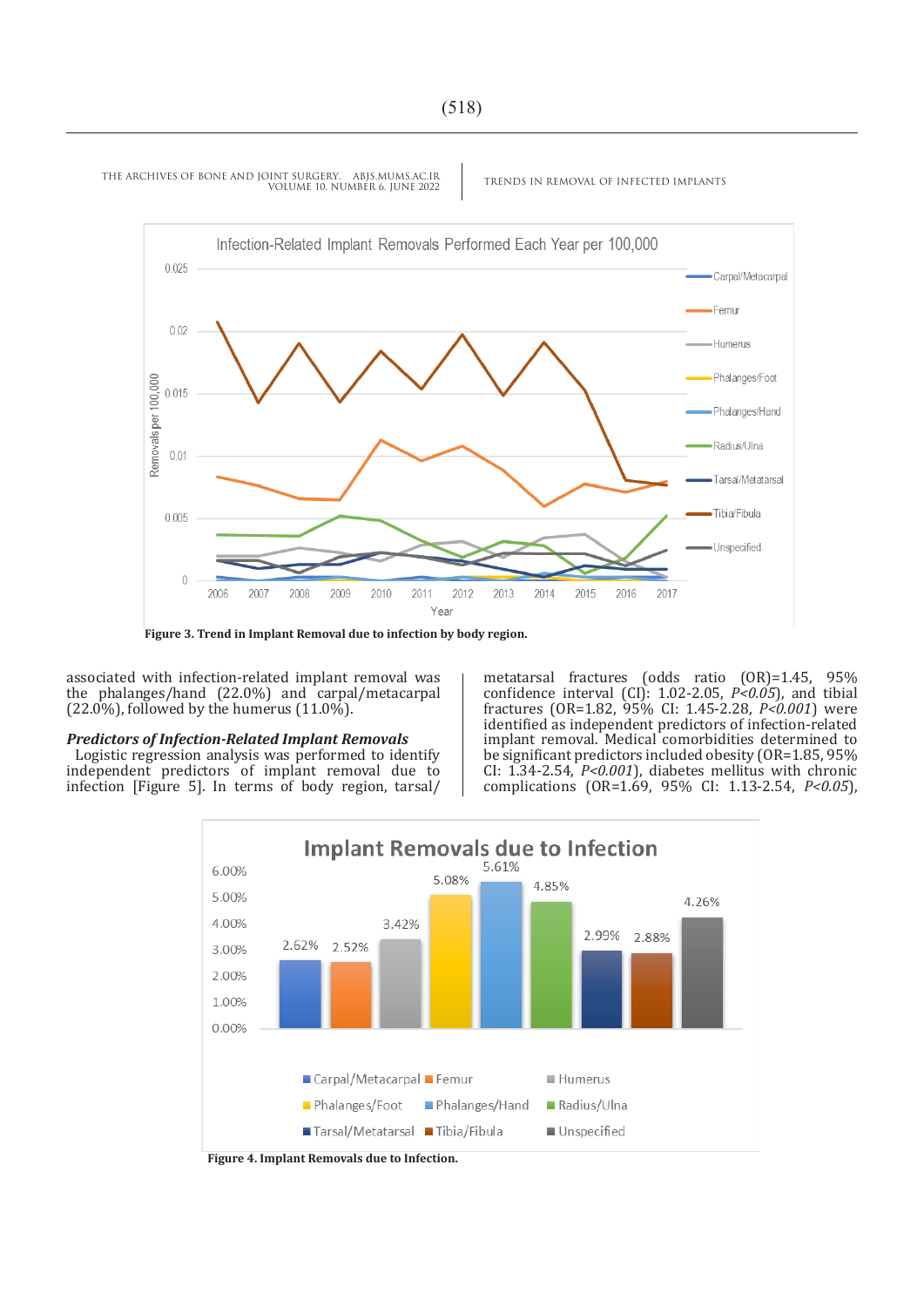

**Figure 5. Predictors of infection related implant removal.**

deficiency anemia (OR=1.59, 95% CI: 1.14-2.22, *P<0.01*), psychosis (OR=2.43. 95% CI: 1.44-4.13, *P<0.001*), and depression (OR=1.52, 95% CI: 1.07-2.15, *P<0.05*). Patients who were male were noted to be approximately 67% more likely to undergo removal due to infection (OR= 1.67, 95% CI: 1.49-1.87 *P<0.001*).

#### *Length of Stay Hospital Charges*

Patients undergoing removal of implant due to infection had a significantly longer length of stay (mean: 17.2) than non-infection related implant removal (mean: 9.5 days) [Figure 6]. The longest mean length of stay for infection-related implant removal was seen with carpal/



**Figure 6. Average Length of Stay following Aseptic versus Septic Implant Removal.**

THE ARCHIVES OF BONE AND JOINT SURGERY. ABJS.MUMS.AC.IR TRENDS IN REMOVAL OF INFECTED IMPLANTS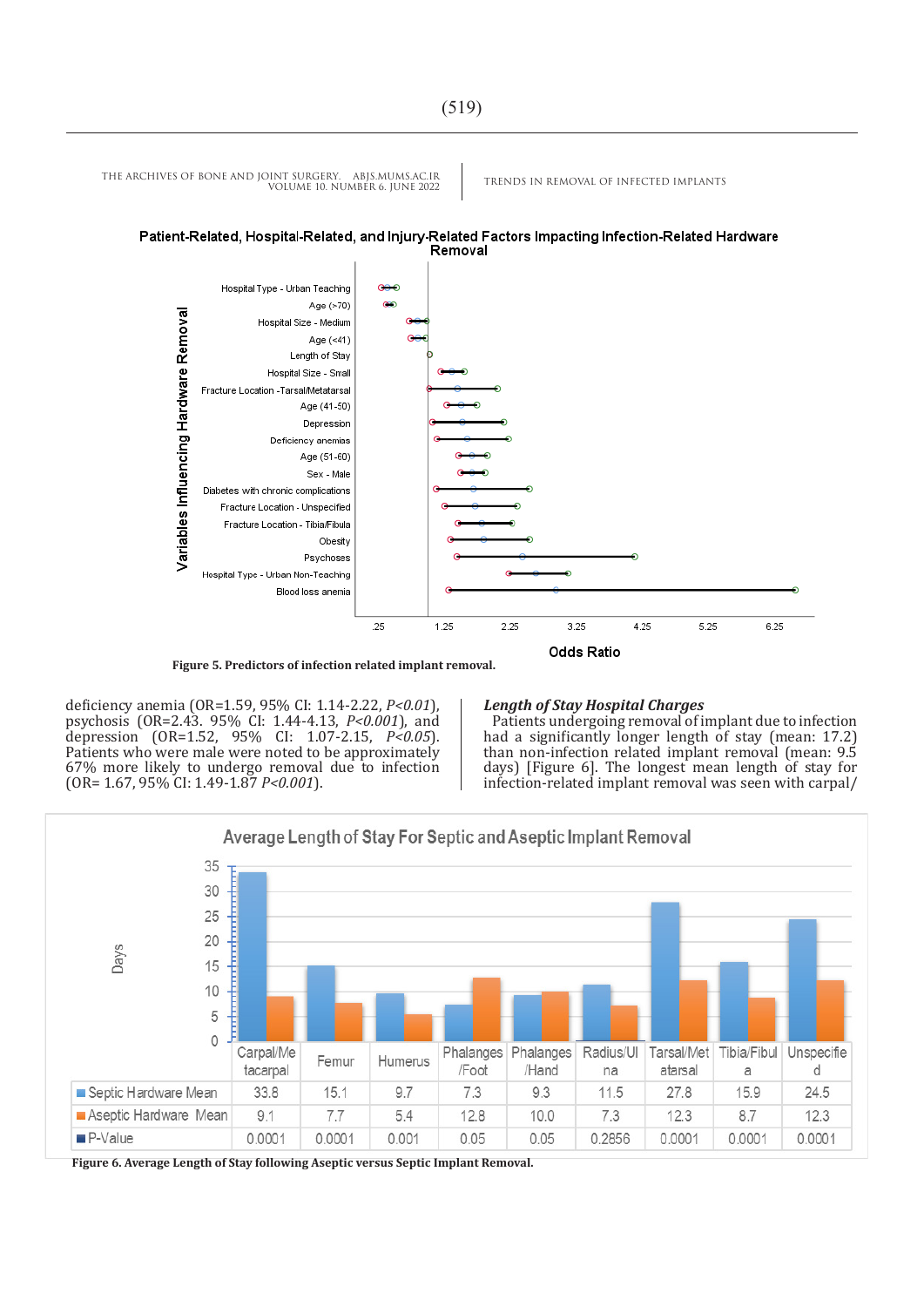

Average Hospital Charge For Septic and Aseptic Implant Removal

**Figure 7. Hospital Charges following Aseptic versus Septic Implant Removal.**

metacarpal (33.8 days), and for non-infectious implant removal was seen with phalanges/foot (12.8 days). The greatest difference in mean days for length of stay for infection-related versus non-infection related implant removal was seen between tarsal/metatarsal removals (15.5 days, 27.8 days vs. 12.3 days).

#### *Hospital Charges*

Patients undergoing removal of implant due to infection had a higher total charge associated with their episode of care (mean: \$166,041) than non-infection related implant removal (mean: \$133,110) [Figure 7]. The greatest average of total charges for infection-related implant removal was seen with carpal/metacarpal (\$308,973), and for noninfectious implant removal was seen with tarsal metatarsal (\$173,560). The greatest difference in mean total charges for infection-related versus non-infection related implant removal was seen between carpal/metacarpal removals (\$173,586, \$308,973 vs. \$135,389).

#### **Discussion**

Postoperative infection is a significant source of morbidity and mortality leading to poor functional outcomes, and places significant strain on the global healthcare system resources (24,25). Implant infections are a common complication after ORIF, but few studies have examined the trends and predictors of implant infection in these patients, with the available studies suggesting ORIF implant infection rates exceeding periprosthetic joint infection rates in arthroplasty patients(26–31). Our study investigated the patients undergoing ORIF, and the impact of infection on the need

for implant removal with the goal of determining the incidence, trends, economic burden, and predictors of implant infection following ORIF.

Complications after open reduction and internal fixation are an incredibly common postoperative problem orthopaedic surgeons contend with daily (2,28,29,32–36). While some of these complications can be managed conservatively, certain complications, such as infection or implant irritation, benefit from removal of the implant. The overall rate of implant removal is high, 13-27%, with removal of implant accounting for nearly 6% of orthopaedic procedures (37–40). One such reason for removal of implant, especially in the hands (carpal, metacarpals, and phalanges) is due to patient's feeling stiffness in the area near the implant, tendon disruption, poor healing, and infection (41). While infection can occur with any implantable device, infection of implant following ORIF is particularly devastating and can lead to significant morbidity, including amputation or permanent disability (6,7,10,42). Multiple factors contribute to a patients risk implant infection following ORIF, including the location of the fractures, medical comorbidities like lupus and rheumatic disease, and if the fracture was open or closed (13,29,43–45). Furthermore, comorbidities or medications that impair wound healing can further slow healing already impaired by the fracture, increasing the risk of developing a surgical site infection, implant infection, or pin site infection(33). While antibiotic therapy can treat minor infections, definitive treatment in most patients requires removal of the implant(25). Fracture location is an important variable contributing to implant infection. Lower extremity fractures, particularly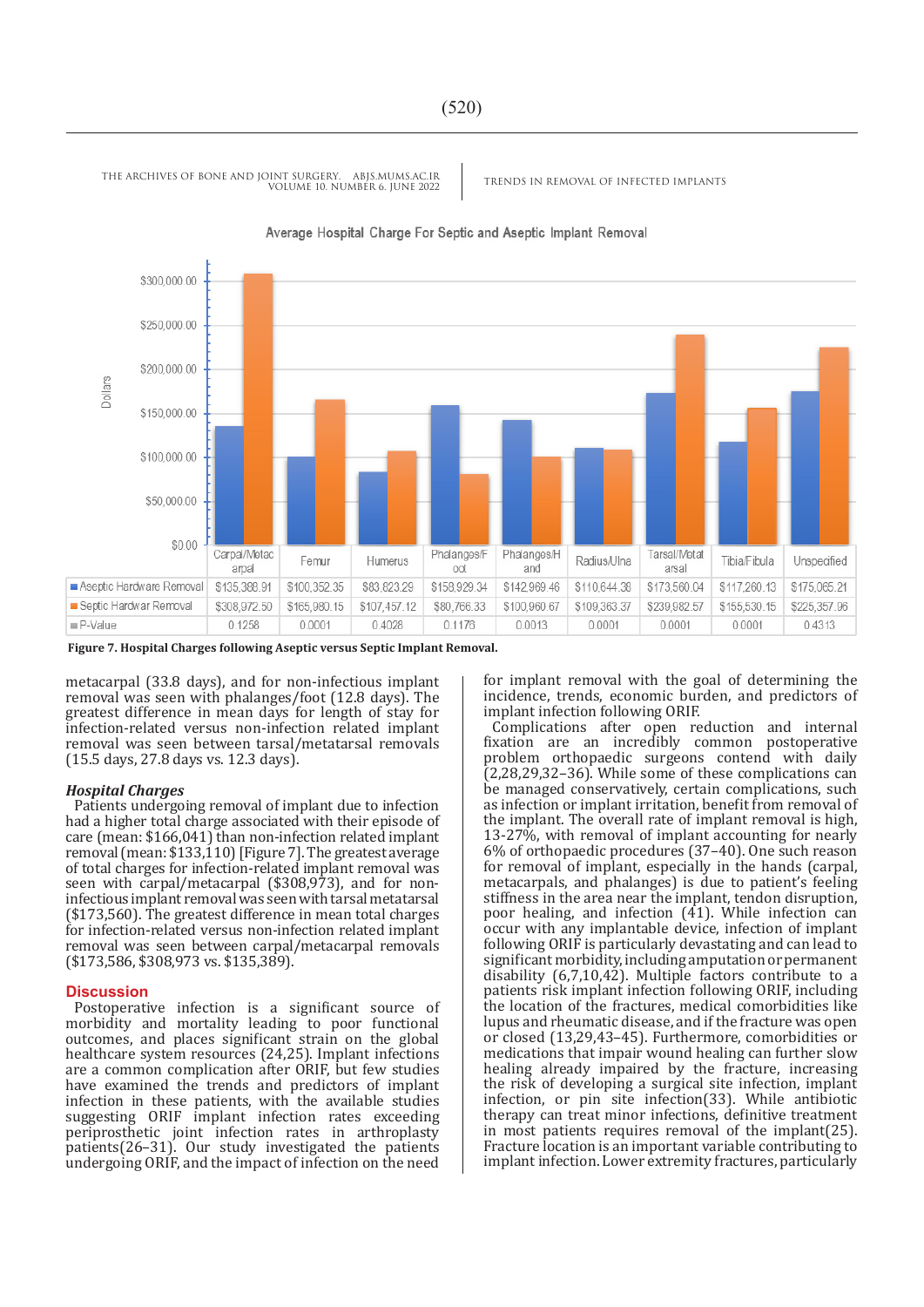in the ankle and the tibial plateau, have incredibly high rates of postoperative wound complications (28,30). Fortunately, several studies have found the rate of implant removal and implant removal for infection, to be decreasing over the previous two decades(39,40). Our study results are in line with the literature, finding the rate of ORIF procedures, the rate of implant removal and infection-related implant removal to have decreased during the study period. Additionally, our study results were similar to the literature finding the highest removal rates due infection of the implant seen following carpal/ metacarpal and phalanges/hand fracture ORIF.

The decrease in need for removal of implant, and the reduction in rate of infection-related implant is most likely due to advances and improvements in pre/peri/ postoperative management of these patients. The results of our study also highlighted multiple predisposing factors to implant removal due to infection following ORIF. The medical comorbidities, including diabetes mellitus, liver disease, and rheumatoid arthritis, are well known risk factors for postoperative infection. Diabetes mellitus results is a well-known risk factor for complication due to immune dysfunction in the setting of hyperglycemic environments, and impaired wound healing (13,45). Liver disease is also a well-established risk factor for postoperative infections (46). Management of rheumatological conditions poses a nebulous decision for both the patient and the surgeon as not only can the rheumatological conditions themselves lead to increased risk of infection, the treatment modalities commonly used also can increase the risk of infection (43,47,48). These comorbidities make these patients less than ideal candidates for surgical repair, especially if treatment will be ORIF of the tibia or of tarsal fractures. However, the nature of these injuries often requires surgery for definitive management without long term functional decline and disability (49,50). The protective role of female gender being associated with decreased rates of implant removal due to infection remains controversial. Multiple studies have reported conflicting findings, with some showing female gender to decrease risk of infection, and others showing higher rates of infection (10,51–54). The role of gender is theorized to be in part to differences in sex hormone levels, particularly testosterone. Testosterone has been shown to have immune-modulatory and immune-suppressive effects, ultimately leading to a less robust antibody and immune response to infection in men than in females (55,56).

While we believe our study has the potential to have a positive impact with regards to infection-related implant removal, we understand it is not without limitations. The utilization of a national database provided a multi-year, incredibly comprehensive pool of data from institutions across the country. However, large databases have inherent errors within the systems that can lead to errors when analyzing the data  $(57)$ . For this reason, the NIS was chosen in place of the American College of Surgeons National Surgical Quality Improvement Program and National Hospital Discharge Survey, as these databases have lower reports of in-hospital morbidity (58). Furthermore, there remains discrepancies between

different databases regarding incidence of injuries and procedures (16). Another limitation is the inability to capture the removal of implant in all patients undergoing this procedure as an outpatient. However, it is our belief that most patients undergoing implant removal, especially when due to infection of the implant, will have the procedure done as an impatient. Lastly, the ICD-9 coding system does not differentiate the specific location of the ORIF procedure or removal of the implant, yielding only general locations.

Despite these limitations, we believe our study has several strengths. The main strength of our study is the review of more than 900,000 implants associated with multiple types of fractures. Our studies analyzed the trends of implant removal due to aseptic and septic indications in fracture in all the extremities. The additionally analysis of medical comorbidities, hospital factors, and financial data associated with each episode of care creates a comprehensive study that provides a comprehensive epidemiological analysis of implant removal following ORIF. The current study provides a multi-year analysis of a large national database assessing the trends in ORIF procedures, and aseptic and septic removal of implant following ORIF for eight fracture locations. The results indicate the highest rate of infection-related removal of implant is seen following ORIF of tarsal and tibial fractures. Lastly, the study reinforced the current literature indicating the increased risk of infection associated with diabetes mellitus, liver disease, and rheumatological conditions.

Implant removal rates due to infection decreased in all fractures except radial/ulnar fractures. Diabetes, liver disease, obesity, anemia, depression, and rheumatoid arthritis were significant predictors of infectionrelated implant removal. Identification of the trends and predictors of implant-related infection is only a first step. These medical conditions must be appropriately managed medically, and further studies investigating possible "best practice" guidelines for medical co-management and optimization of these patients are necessary in order to decrease their risk for implant-related infection.

*Funding:* No funding was received for this research study. We have no conflicts of interest to disclose**.**

Alec S. Kellish BS<sup>2</sup> Alisina Shahi MD PhD1 Julio A. Rodriguez Jr MD2 Kudret Usmani MD<sup>1</sup> Michael Boniello MD<sup>1</sup> Ali Oliashirazi MD3 Kenneth Graf MD<sup>1</sup> Henry Dolch DO1 David Fuller MD<sup>1</sup> Rakesh P. Mashru MD<sup>1</sup> 1Department of Orthopaedic Surgery, Cooper University Hospital, Camden, New Jersey, USA 2Cooper Medical School of Rowan University, Camden, New Jersey , USA 3Oliashirazi Institute at Marshall University, Huntington, West Virginia , USA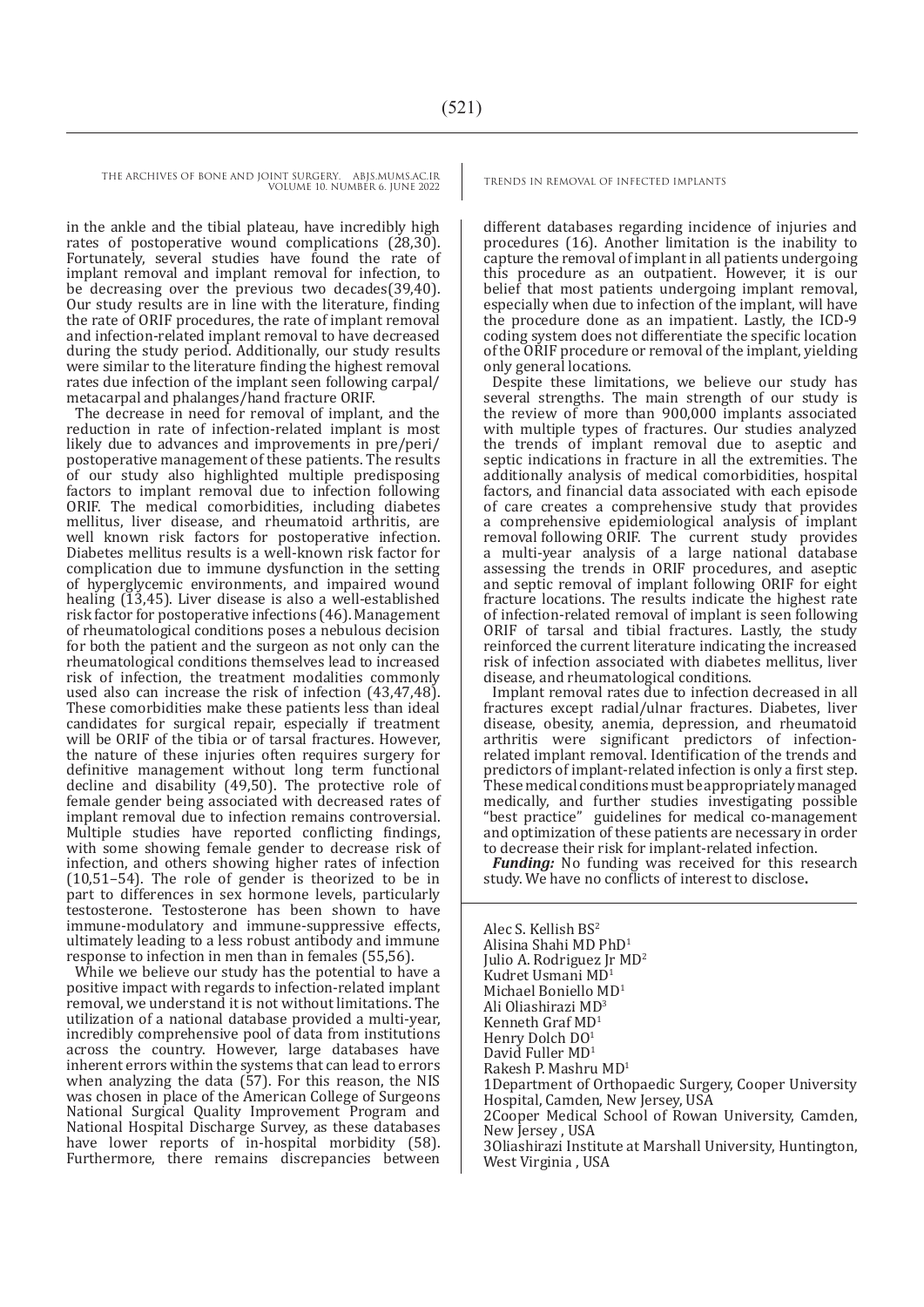#### **References**

- 1. S, D, I. Complications and hardware removal after open reduction and internal fixation of humeral fractures. - PubMed - NCBI. [cited 2020 Feb 16]; Available from: https://www.ncbi.nlm.nih.gov/pubmed/21610440
- 2. Beharrie AW, Beredjiklian PK, Bozentka DJ. Functional outcomes after open reduction and internal fixation for treatment of displaced distal radius fractures in patients over 60 years of age. J Orthop Trauma. 2004 Dec;18(10):680–6.
- 3. Chirodian N, Arch B, Parker MJ. Sliding hip screw fixation of trochanteric hip fractures: Outcome of 1024 procedures. Injury [Internet]. 2005 Jun 1 [cited 2020 Apr 7];36(6):793–800. Available from: https://www. injuryjournal.com/article/S0020-1383(05)00038-0/ abstract
- 4. Grawe B, Le T, Lee T, Wyrick J. Open Reduction and Internal Fixation (ORIF) of Complex 3- and 4-Part Fractures of the Proximal Humerus: Does Age Really Matter? Geriatr Orthop Surg Rehabil. 2012 Mar;3(1):27–32.
- 5. Südkamp N, Bayer J, Hepp P, Voigt C, Oestern H, Kääb M, et al. Open reduction and internal fixation of proximal humeral fractures with use of the locking proximal humerus plate. Results of a prospective, multicenter, observational study. J Bone Joint Surg Am. 2009 Jun;91(6):1320–8.
- 6. Metsemakers WJ, Kuehl R, Moriarty TF, Richards RG, Verhofstad MHJ, Borens O, et al. Infection after fracture fixation: Current surgical and microbiological concepts. Injury [Internet]. 2018 Mar [cited 2020 Feb 16];49(3):511–22. Available from: https://linkinghub. elsevier.com/retrieve/pii/S0020138316304703
- 7. Rightmire E, Zurakowski D, Vrahas M. Acute Infections After Fracture Repair. Clin Orthop Relat Res [Internet]. 2008 Feb [cited 2020 Apr 7];466(2):466–72. Available from: https://www.ncbi.nlm.nih.gov/pmc/articles/ PMC2505119/
- 8. Chitnis AS, Vanderkarr M, Sparks C, McGlohorn J, Holy CE. Complications, Health Care Resource Utilization and Costs Associated with Type III Open Fractures of the Tibial Shaft Requiring Open Reduction and Internal Fixation. Value in Health [Internet]. 2018 May 1 [cited 2020 Apr 7];21:S177. Available from: https://www.valueinhealthjournal.com/article/ S1098-3015(18)31482-7/abstract
- 9. Uhthoff HK, Poitras P, Backman DS. Internal plate fixation of fractures: short history and recent developments. J Orthop Sci [Internet]. 2006 Mar [cited 2020 Apr 7];11(2):118–26. Available from: https:// www.ncbi.nlm.nih.gov/pmc/articles/PMC2780616/
- 10.Rasouli MR, Viola J, Maltenfort MG, Shahi A, Parvizi J, Krieg JC. Hardware Removal Due to Infection after Open Reduction and Internal Fixation: Trends and Predictors. Arch Bone Jt Surg [Internet]. 2015 Jul [cited 2020 Apr 7];3(3):184–92. Available from: https:// www.ncbi.nlm.nih.gov/pmc/articles/PMC4507072/
- 11.Otchwemah R, Grams V, Tjardes T, Shafizadeh S, Bäthis H, Maegele M, et al. Bacterial contamination of open fractures - pathogens, antibiotic resistances and therapeutic regimes in four hospitals of the trauma network Cologne, Germany. Injury. 2015 Oct;46 Suppl 4:S104-108.
- 12.Calkins TE, Culvern C, Nam D, Gerlinger TL, Levine BR, Sporer SM, et al. Dilute Betadine Lavage Reduces the Risk of Acute Postoperative Periprosthetic Joint Infection in Aseptic Revision Total Knee and Hip Arthroplasty: A Randomized Controlled Trial. J Arthroplasty. 2020 Feb;35(2):538-543.e1.
- 13.Casqueiro J, Casqueiro J, Alves C. Infections in patients with diabetes mellitus: A review of pathogenesis. Indian J Endocrinol Metab. 2012 Mar;16 Suppl 1:S27- 36.
- 14.Meidani M, Naeini AE, Rostami M, Sherkat R, Tayeri K. Immunocompromised patients: Review of the most common infections happened in 446 hospitalized patients. J Res Med Sci. 2014 Mar; 19(Suppl 1): S71-73.
- 15.Healthcare Cost and Utilization Project (HCUP) [Internet]. [cited 2019 Sep 14]. Available from: https://www.ahrq.gov/data/hcup/index.html
- 16.Bohl DD, Basques BA, Golinvaux NS, Baumgaertner MR, Grauer JN. Nationwide Inpatient Sample and National Surgical Quality Improvement Program give different results in hip fracture studies. Clin Orthop Relat Res. 2014 Jun;472(6):1672–80.
- 17.Census.gov [Internet]. [cited 2020 Feb 16]. Available from: https://www.census.gov/
- 18.Lovald S, Mercer D, Hanson J, Cowgill I, Erdman M, Robinson P, et al. Hardware removal after fracture fixation procedures in the femur. J Trauma Acute Care Surg. 2012 Jan;72(1):282–7.
- 19.ICD-9-CM Volume 1 Diagnosis Codes [Internet]. [cited 2020 Jan 19]. Available from: http://www.icd9data. com/2015/Volume1/default.htm
- 20.Ranson WA, Neifert SN, Cheung ZB, Mikhail CM, Caridi JM, Cho SK. Predicting In-Hospital Complications After Anterior Cervical Discectomy and Fusion: A Comparison of the Elixhauser and Charlson Comorbidity Indices. World Neurosurg. Feb;134:e487–96.
- 21.Elixhauser A, Steiner C, Harris DR, Coffey RM. Comorbidity measures for use with administrative data. Med Care. 1998 Jan;36(1):8–27.
- 22.Charlson ME, Pompei P, Ales KL, MacKenzie CR. A new method of classifying prognostic comorbidity in longitudinal studies: development and validation. J Chronic Dis. 1987;40(5):373–83.
- 23.CPI Inflation Calculator [Internet]. [cited 2020 Nov 27]. Available from: https://www.bls.gov/data/ inflation\_calculator.htm
- 24.Helwig P, Morlock J, Oberst M, Hauschild O, Hübner J, Borde J, et al. Periprosthetic joint infection--effect on quality of life. Int Orthop. 2014 May;38(5):1077–81.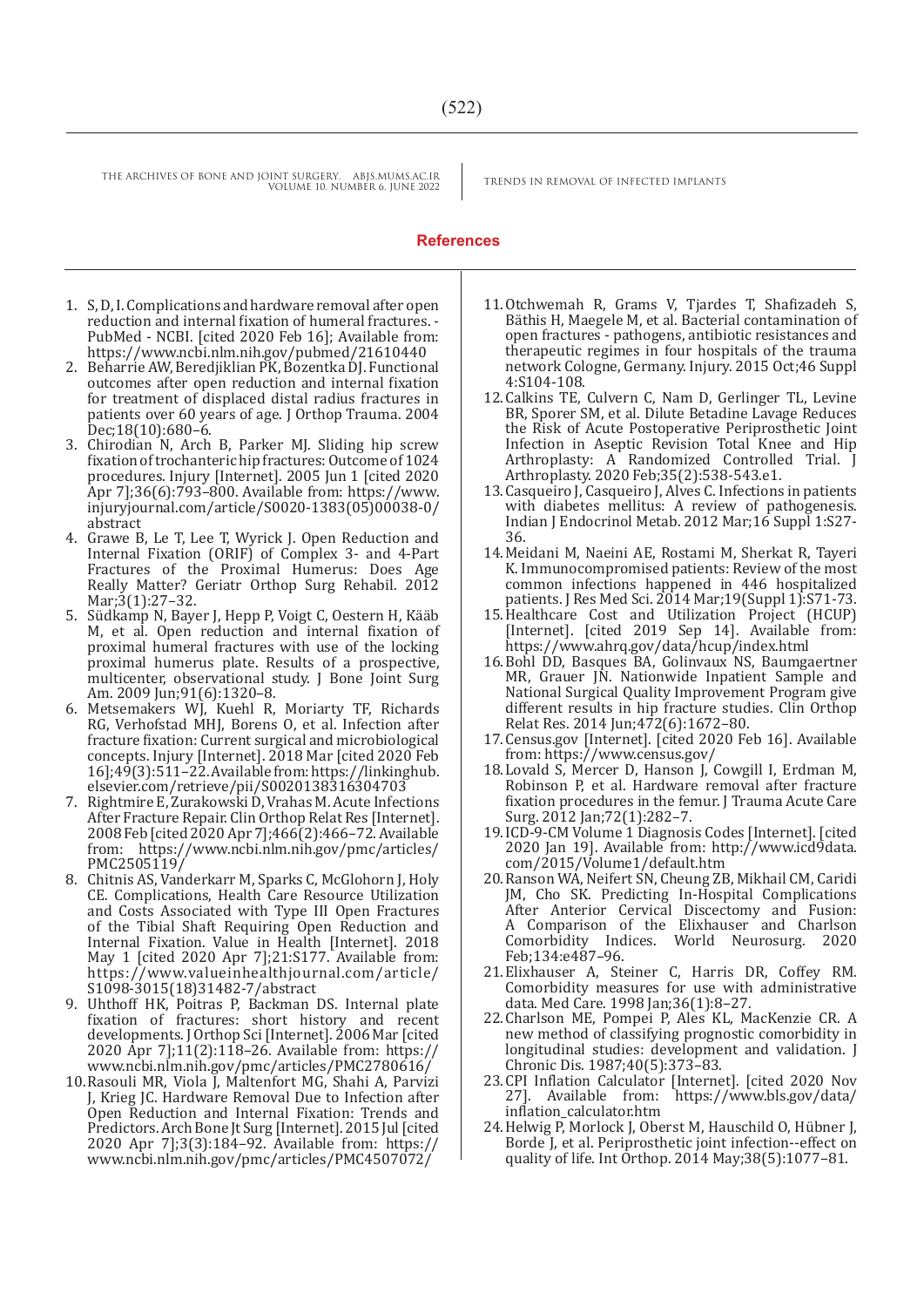- 25.Darouiche RO. Treatment of Infections Associated with Surgical Implants. http://dx.doi.org/101056/ NEJMra035415 [Internet]. 2009 Oct 8 [cited 2020 Apr 7]; Available from: https://www.nejm.org/doi/ pdf/10.1056/NEJMra035415
- 26.Zalavras CG, Christensen T, Rigopoulos N, Holtom P, Patzakis MJ. Infection following operative treatment of ankle fractures. Clin Orthop Relat Res. 2009 Jul;467(7):1715–20.
- 27.Younger AS, Duncan CP, Masri BA. Treatment of infection associated with segmental bone loss in the proximal part of the femur in two stages with use of an antibiotic-loaded interval prosthesis. J Bone Joint Surg Am. 1998 Jan;80(1):60–9.
- 28.Momaya AM, Hlavacek J, Etier B, Johannesmeyer D, Oladeji LO, Niemeier TE, et al. Risk factors for infection after operative fixation of Tibial plateau fractures. Injury. 2016 Jul;47(7):1501–5.
- 29.Morris BJ, Unger RZ, Archer KR, Mathis SL, Perdue AM, Obremskey WT. Risk factors of infection after ORIF of bicondylar tibial plateau fractures. J Orthop Trauma. 2013 Sep;27(9):e196-200.
- 30.Henkelmann R, Frosch K-H, Glaab R, Lill H, Schoepp C, Seybold D, et al. Infection following fractures of the proximal tibia - a systematic review of incidence and outcome. BMC Musculoskelet Disord. 2017 Nov 21;18(1):481.
- 31.Shahi A, Kheir MM, Tarabichi M, Hosseinzadeh HRS, Tan TL, Parvizi J. Serum D-Dimer Test Is Promising for the Diagnosis of Periprosthetic Joint Infection and Timing of Reimplantation. J Bone Joint Surg Am. 2017 Sep 6;99(17):1419–27.
- 32.Lovald S, Mercer D, Hanson J, Cowgill I, Erdman M, Robinson P, et al. Complications and hardware removal after open reduction and internal fixation of humeral fractures. J Trauma. 2011 May;70(5):1273-7; discussion 1277-1278.
- 33.Chung KC, Mathews AL. Management of Complications of Distal Radius Fractures. Hand Clin [Internet]. 2015 May [cited 2020 Mar 7];31(2):205–15. Available from: https://www.ncbi.nlm.nih.gov/pmc/articles/ PMC4417479/
- 34.Macera A, Carulli C, Sirleo L, Innocenti M. Postoperative Complications and Reoperation Rates Following Open Reduction and Internal Fixation of Ankle Fracture. Joints [Internet]. 2018 May 21 [cited 2020 Apr 7];6(2):110–5. Available from: https://www.ncbi. nlm.nih.gov/pmc/articles/PMC6059857/
- 35.Leroux T, Wasserstein D, Henry P, Khoshbin A, Dwyer T, Ogilvie-Harris D, et al. Rate of and Risk Factors for Reoperations After Open Reduction and Internal Fixation of Midshaft Clavicle Fractures: A Population-Based Study in Ontario, Canada. J Bone Joint Surg Am. 2014 Jul 2;96(13):1119–25.
- 36.Yasui Y, Shimozono Y, Hung CW, Marangon A, Wollstein A, Gianakos AL, et al. Postoperative Reoperations and Complications in 32,307 Ankle Fractures With and Without Concurrent Ankle Arthroscopic Procedures in a 5-Year Period Based on a Large U.S. Healthcare Database. J Foot Ankle Surg. 2019 Jan;58(1):6–9.
- 37.Böstman O, Pihlajamäki H. Routine implant removal

after fracture surgery: a potentially reducible consumer of hospital resources in trauma units. J Trauma. 1996 Nov;41(5):846–9.

- 38.Naumann MG, Sigurdsen U, Utvåg SE, Stavem K. Incidence and risk factors for removal of an internal fixation following surgery for ankle fracture: A retrospective cohort study of 997 patients. Injury. 2016 Aug;47(8):1783–8.
- 39.Fenelon C, Murphy EP, Galbraith JG, Kearns SR. The burden of hardware removal in ankle fractures: How common is it, why do we do it and what is the cost? A ten-year review. Foot Ankle Surg. 2019 Aug;  $25(4)$ :  $546-9$ .
- 40.Partio N, Huttunen TT, Mäenpää HM, Mattila VM. Reduced incidence and economic cost of hardware removal after ankle fracture surgery: a 20-year nationwide registry study. Acta Orthopaedica [Internet]. 2020 Feb 28 [cited 2020 Apr 7];0(0):1–5. Available from: https://doi.org/10.1080/17453674. 2020.1733749
- 41.Kollitz KM, Hammert WC, Vedder NB, Huang JI. Metacarpal fractures: treatment and complications. Hand (N Y) [Internet]. 2014 Mar [cited 2020 Mar  $7$ ];9(1):16-23. Available from: https://www.ncbi. nlm.nih.gov/pmc/articles/PMC3928373/
- 42.Bonnevialle P. Operative treatment of early infection after internal fixation of limb fractures (exclusive of severe open fractures). Orthopaedics & Traumatology: Surgery & Research [Internet]. 2017 Feb 1 [cited 2020 Apr 7];103(1, Supplement):S67–73. Available from: http://www.sciencedirect.com/science/article/pii/ S1877056816301864
- 43.Botha-Scheepers SA, Sarembock B. Infections in the management of rheumatic diseases: An update. S Afr Med J. 2015 Dec;105(12):1076.
- 44.Xu Y-Q, Zhu Y-L, Fan X-Y, Jin T, Li Y, He X-Q. Implant-Related Infection in the Tibia: Surgical Revision Strategy with Vancomycin Cement [Internet]. Vol. 2014, The Scientific World Journal. Hindawi; 2014 [cited 2020 Apr 7]. p. e124864. Available from: https:// www.hindawi.com/journals/tswj/2014/124864/
- 45.Lee D, Lee R, Gowda NB, Probasco WV, Stake S, Ibrahim G, et al. Impact of diabetes mellitus on surgical complications in patients undergoing revision total knee arthroplasty: Insulin dependence makes a difference. Journal of Clinical Orthopaedics and Trauma [Internet]. 2020 Jan 1 [cited 2020 Apr 7];11(1):140– 6. Available from: http://www.sciencedirect.com/ science/article/pii/S0976566219302590
- 46.Cheruvattath R, Balan V. Infections in Patients With End-stage Liver Disease. J Clin Gastroenterol. 2007 Apr;41(4):403–11.
- 47.Caporali R, Caprioli M, Bobbio-Pallavicini F, Montecucco C. DMARDS and infections in rheumatoid arthritis. Autoimmun Rev. 2008 Dec;8(2):139–43.
- 48.Lacaille D, Guh DP, Abrahamowicz M, Anis AH, Esdaile JM. Use of nonbiologic disease-modifying antirheumatic drugs and risk of infection in patients with rheumatoid arthritis. Arthritis Rheum. 2008 Aug 15;59(8):1074–81.
- 49.MedicalAdvisoryBoard [Internet]. [cited 2020 Feb 16].